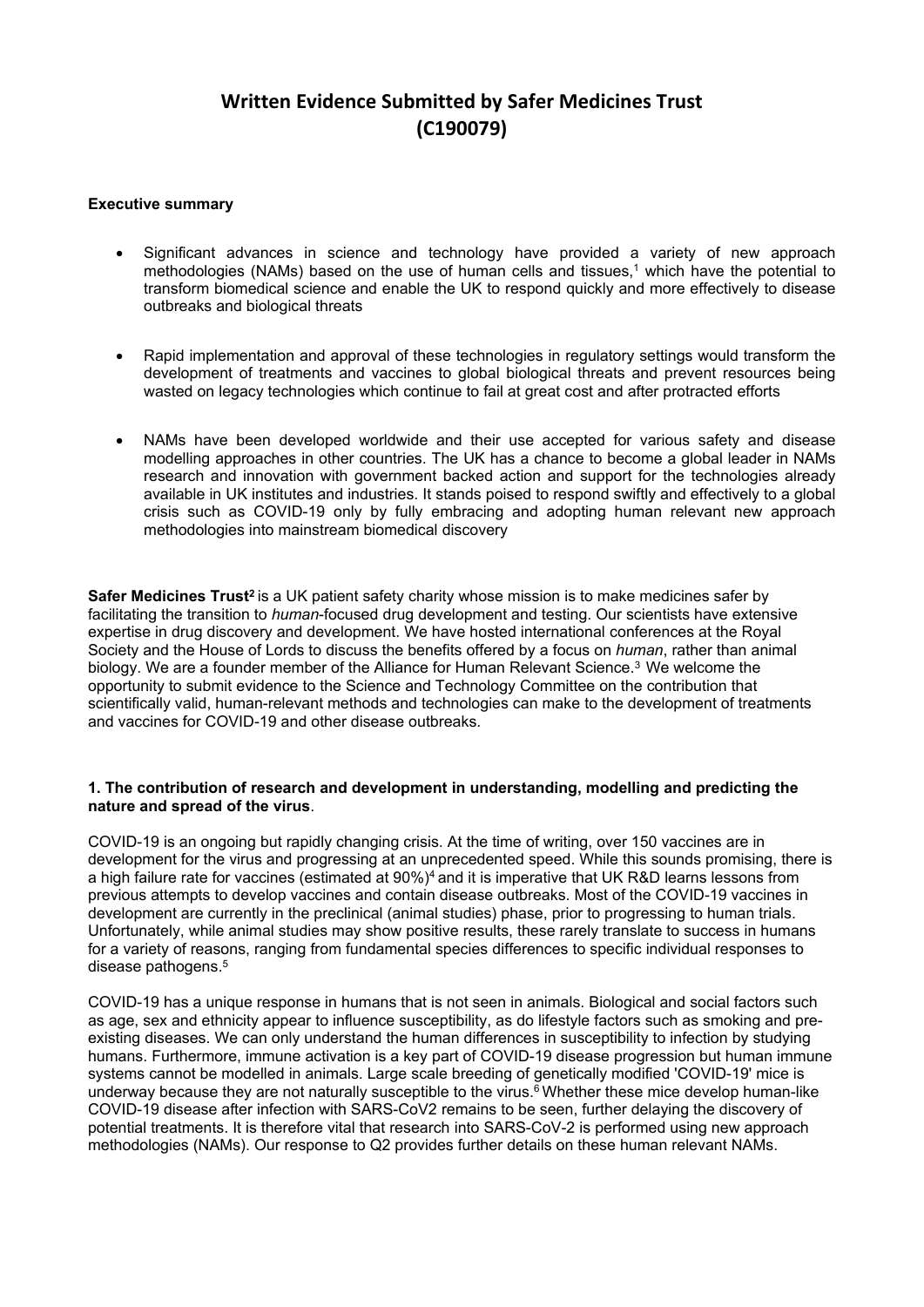## **2. The capacity and capability of the UK research base in providing a response to the outbreak, in terms of:**

- advice to government, public bodies and others on managing the outbreak;
- **the development of testing, diagnostic methods and technologies;**

The COVID-19 pandemic provides UK R&D with an unprecedented opportunity to exploit and develop its use of new approach methodologies (NAMs) and sets a precedent for future global outbreaks.

NAMs are already providing human relevant data in the context of testing drug safety and efficacy within the pharmaceutical industry. Moreover, they are attracting the interest of regulators; for example, the US Food and Drug Administration is currently testing Multi Organ Chip systems for potential use in drug development and regulatory evaluation,<sup>7</sup> while the European Medicines Agency (EMA) guideline for the assessment of investigational advanced therapy medicinal products in clinical trials<sup>8</sup> acknowledges that animal models may not be available. For example, where a functional immune system is required, testing in animals may not provide meaningful information and could be replaced with in vitro and ex vivo cell and tissue based models, in silico analyses, literature-based evidence and clinical experience with related products. The guidance further states that the development and use of cell- and tissue-based models, including 2D and 3D tissuemodels, organoids and microfluidics are encouraged, especially for evaluating mode of action.

With specific reference to the current coronavirus pandemic, the EMA has confirmed it is using all available tools and platforms to accelerate the research and development of medicines for COVID-19<sup>9</sup> and there is opportunity now to build on this knowledge for future outbreaks. It is expected that the UK Medicines and Healthcare products Regulatory Agency (MHRA) will mirror many EMA initiatives and processes following Brexit at the end of 2020, but there is also a unique opportunity for the UK research base and MHRA post-Brexit, to lead the science on the development and regulation of NAMs. Already, the remit of the Medicines Discovery Catapult to identify, industrialise and drive adoption of technologies and methods that will improve productivity and predictability of medicines discovery, is being addressed, with key strengths in the UK's science and talent base, as well as challenges in translation and commercialisation of humanised preclinical models, advanced bioanalytical tools, Artificial Intelligence (AI) and machine learning systems being identified for further focus.<sup>10</sup> Jonathan Mogford, Policy Director at MHRA, recently acknowledged that the rapid development of technologies in the pharmaceutical sector requires the MHRA "to step up" its activity in this area.<sup>11</sup>

# **• the development and testing of vaccines;**

NAMs already developed and used for research into other viral vaccines offer great potential for research into a vaccine for COVID-19. Human tissue constructs have been successfully used to develop an accurate model of the human immune system and have been implemented in flu vaccine research.<sup>12</sup> Other examples include organoid technology, which has already been used successfully in other types of research and is now being used for the COVID-19 pandemic.<sup>13</sup> Microphysiological systems (MPS) developed for preclinical vaccine testing also offer more human relevant potential for COVID-19 research.<sup>14</sup> The funding, development and acceptance of NAMs will not only improve the UK's chances in the race for a COVID-19 vaccine but will increase the ability of the UK to manage and respond to any future disease outbreaks.

# **• and the development and testing of therapeutics;**

There is a great deal of interest in investigating how existing drugs might be repurposed to treat COVID-19<sup>15</sup> and NAMs can be used to test both new and existing therapeutics quickly and efficiently.<sup>16</sup>

The use of high throughput drug screening programmes<sup>17</sup> has the potential to improve predictivity and save time and costs involved in using animal models, thereby accelerating the approval of treatments for specific COVID-19 patient populations. In March 2020, UKRI awarded Professor Ultan Power and Professor Ken Mills of Queens University Belfast £0.3 million from an initial pot of £10.5m to test a library of ~1,000 drugs already approved for use in humans on human airway epithelial cells to determine if any could reduce the toxic effects of novel coronavirus infection. This work could identify promising drugs for further testing and clinical trials in 12 months and is an example of ongoing UK based science driving rapid therapeutic repurposing.<sup>18</sup> In addition, scientists from PrecisionLife have used the company's AI precision medicine platform to identify 59 repurposed drug candidates which could be used to develop new therapeutic options for patients who develop sepsis while suffering from severe COVID-19. The analysis of patient datasets compiled by the UK Biobank allowed the identification of mutations in 70 sepsis risk genes, 61 percent of which were also present specifically in severe COVID-19 patients. This type of research, using real world data from established UK databanks and computational analysis, could form the basis for future drug trials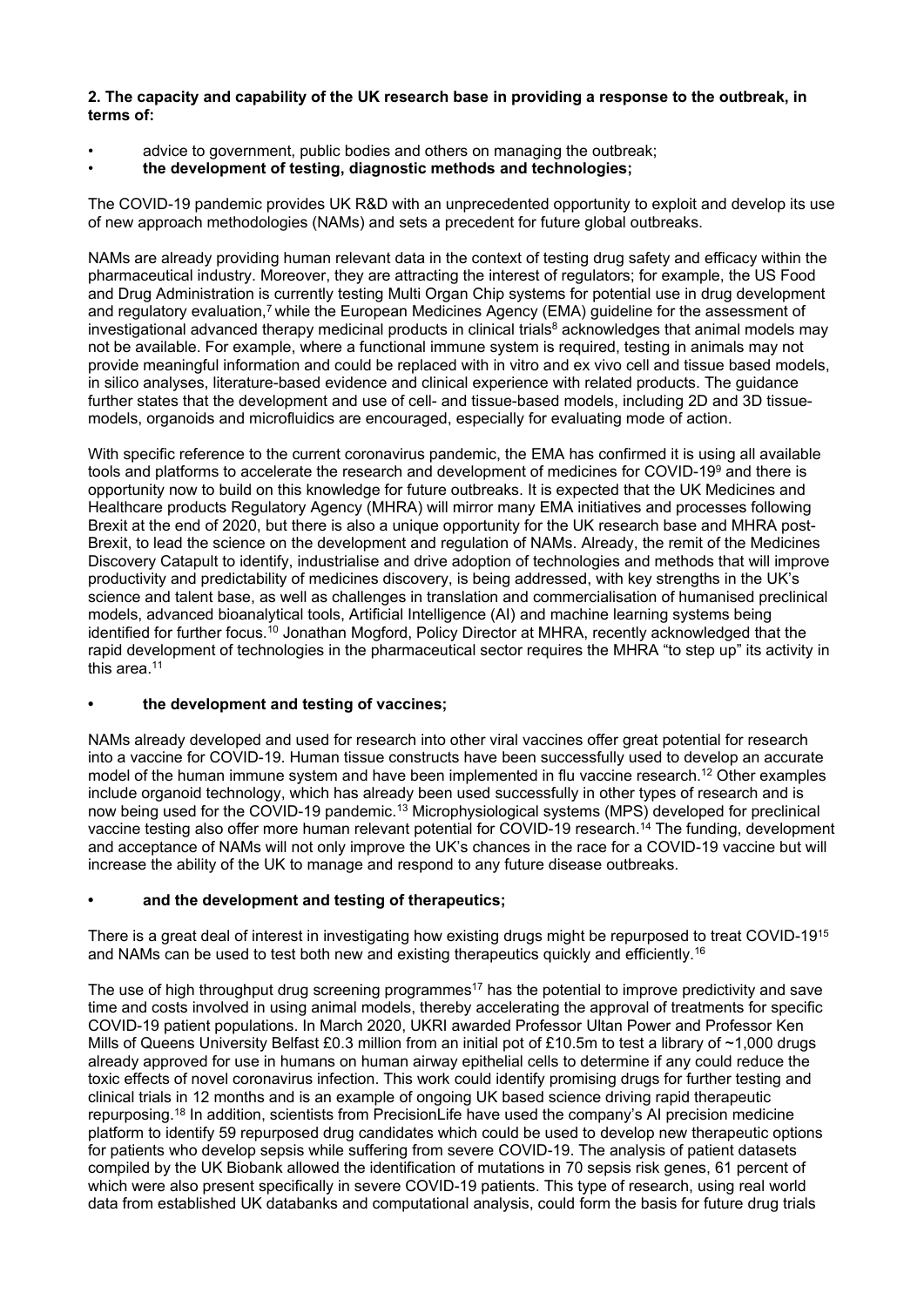and repurposing projects and also offer potential to identify high-risk disease biomarkers.<sup>19</sup>

NAMs also have excellent potential for research into the development of new therapeutics and vaccines, including personalised medicines. New computational design methods are being developed to construct high target therapeutic vaccines for COVID-19<sup>20</sup> and in the UK, the role of NHS England in preparing the NHS to harness the power of genomic technology and bioinformatics, should facilitate personalised treatments and interventions where patient cohorts differ in susceptibility to disease.

#### **3. The flexibility and agility of institutions, Government departments and public bodies, and processes to respond appropriately during the crisis including:**

- the availability and responsiveness of funding; and
- **the optimal functioning of regulatory and ethical processes;**

Two institutions, the University of Oxford and Kaiser Permanente research facility in Seattle, on behalf of Moderna Inc, trialled COVID-19 vaccines in humans without the usual preceding animal safety trials since in this case both vaccines used pre-existing technologies and contained components known to be safe to use in people. COVID-19 has forced an appraisal of what is truly necessary to deliver safe medicines as quickly as possible and a recognition by regulatory agencies that traditional animal-based tests are too slow and unreliable to meet the ambitious goal of a vaccine or treatment within a year. Human relevant approaches, on the other hand, offer the crucial advantages of relevance, robustness and speed, all of which are necessary to formulate a quick response to pandemics such as COVID-19.

We have also witnessed extraordinary flexibility from MHRA in approving treatments for COVID-19. Within one week of reaching out to the MHRA at the end of January, Gilead Sciences had a manufacturing license for Remdesivir granted,<sup>11</sup> highlighting what can be possible in a crisis situation. We can now learn from this experience to develop agile processes for future crises and even adopt certain aspects in everyday regulation to drive innovation in regulatory sciences and match the pace of innovation and technologies such as NAMs with regulatory process updates.

- the availability and influence of scientific advice in all Government departments and public bodies including by departmental Chief Scientific Advisers; and
- the extent to which decisions taken drew on that advice;
- 4. The capacity to manufacture and distribute testing, diagnostics, therapeutics and vaccines:
- both standing capacity and capacity able to be mobilised;
- 5. The capturing during the crisis of data of the quantity and quality needed to inform:
- decisions made during the crisis; and
- to maximise the learnings afterwards;

6. The mechanisms for communication of scientific evidence internationally, within national governments and with the public:

including the handling of conflicting scientific opinions; and

7. The UK's readiness for future outbreaks, including a consideration of:

- the National Risk Register;
- the UK Pandemic Influenza Strategy; and
- PHE's Global Health and Infectious Diseases Strategy.

#### References

- 1. <http://ddn-news.com/index.php?newsarticle=14430>
- 2. https://safermedicines.org
- 3. https://www.humanrelevantscience.org/